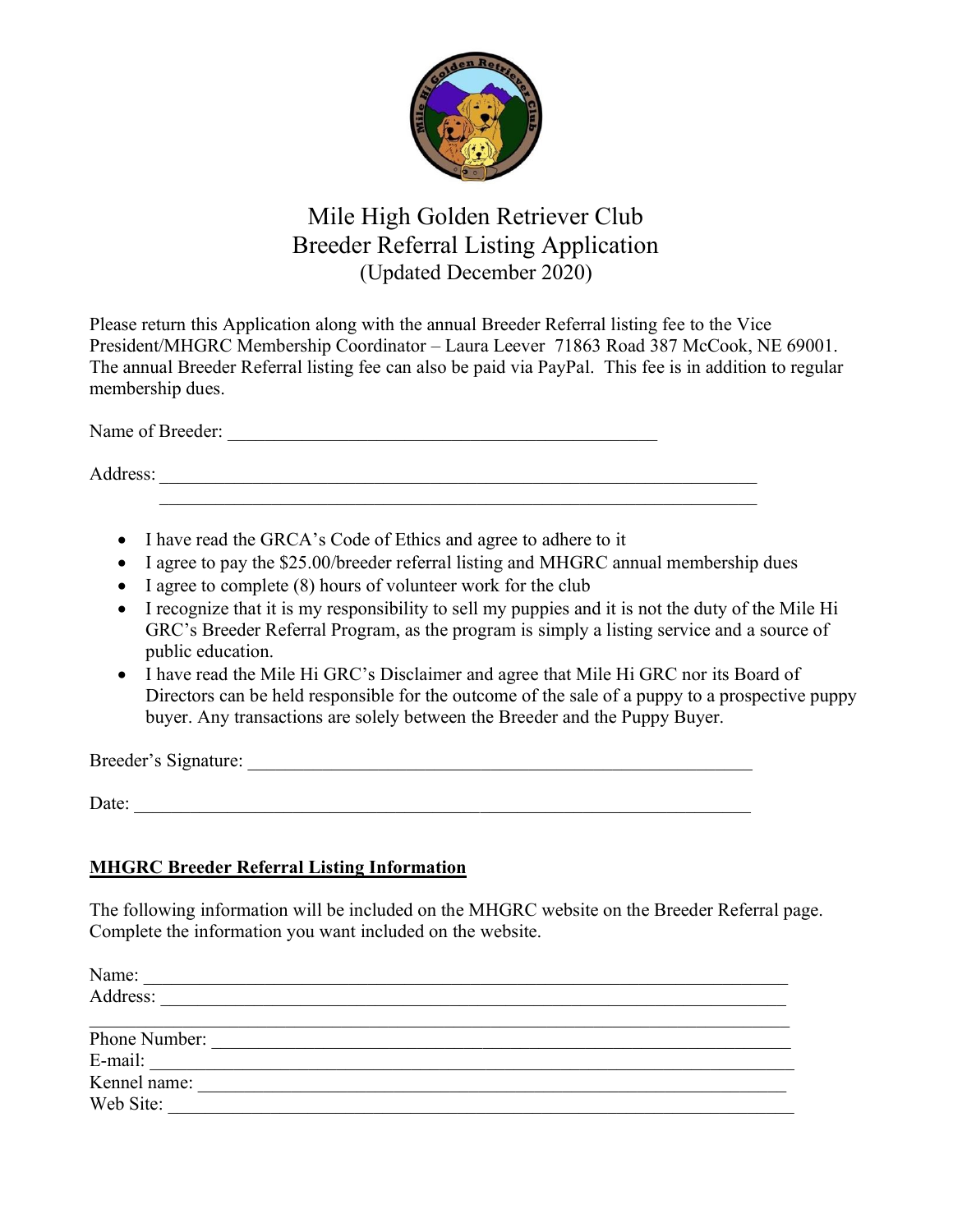#### **Volunteer Activities**

To be included on the MHGRC Breeder Referral List you must volunteer for or at club activities for a minimum of (8) hours each year. Complete the table below with your volunteer activities. Due to COVID restrictions volunteer hours are waiver for 2020 as long as you completed the volunteer hours in 2019.

| <b>Date</b> | Event | <b>Hours</b> | <b>Activities</b> |
|-------------|-------|--------------|-------------------|
|             |       |              |                   |
|             |       |              |                   |
|             |       |              |                   |
|             |       |              |                   |
|             |       |              |                   |
|             |       |              |                   |
|             |       |              |                   |

*Disclaimer: Mile Hi Golden Retriever Club (MHGRC) provides the Breeder Referral Program as a service to its members and to the public at large. MHGRC requires breeders to sign a contract saying they will abide by the GRCA Code of Ethics, but neither MHGRC, the Breeder Referral Committee nor the MHGRC Board of Directors are to be held responsible for total enforcement. It is the Prospective Puppy Buyer's responsibility to ensure all paperwork regarding clearances and pedigree, contracts etc. are in order. MHGRC in no way warrants any contracts or agreements as these remain solely between the Breeder and Prospective Puppy Buyer. MHGRC CANNOT guarantee the quality or health of any puppy purchased as a result of a referral from its Breeder Referral Service.*

| Mile Hi GRC Board of Directors Use only          |  |  |  |
|--------------------------------------------------|--|--|--|
| <b>Listing Approved</b><br><b>Listing Denied</b> |  |  |  |
| Date of Approval or Denial                       |  |  |  |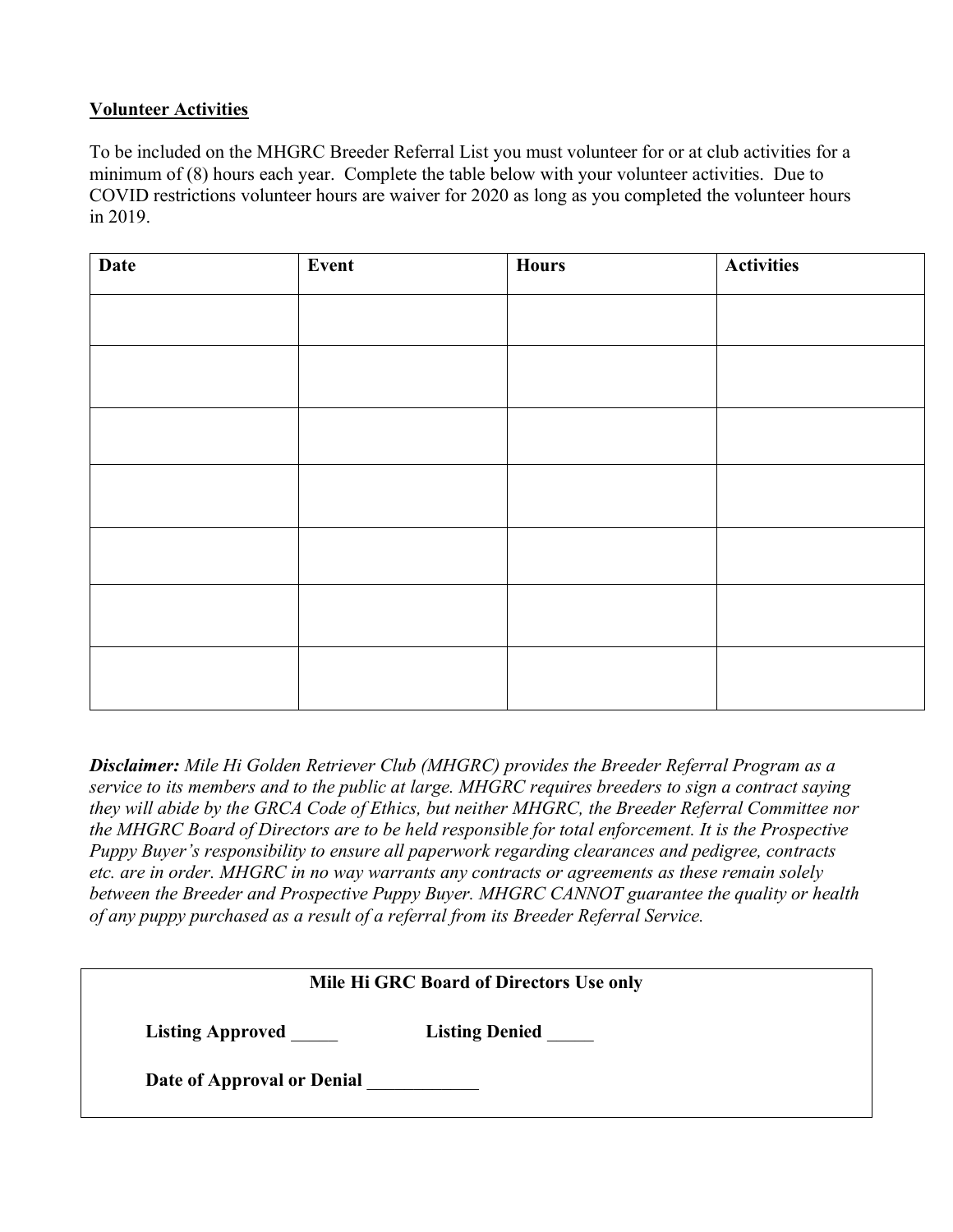

# **CODE OF ETHICS**

Below you will find the most current revision of the Code of Ethics of the Golden Retriever Club of America (GRCA). The original Code of Ethics was adopted by the GRCA Board of Directors on April 20, 1997, after many drafts, long discussions, review of other national breed clubs' Codes, and consideration of input from the membership. The Code's nature is not punitive, but rather a guideline that is informational and states the accepted norm in Golden Retrievers.

Recommendations that have changed from prior versions of this Code of Ethics are intended to apply in a forward‐looking manner. For example, screening examinations that were in accordance with the Code of Ethics in effect at the time such screening examinations were performed will remain acceptable. In all such circumstances, every reasonable effort should be made to parallel as closely as possible the spirit of the most current Code.

This Code will appear in the GRCA booklet *Acquiring a Golden Retriever* and in new member packets. New members, by their application, agree to abide by and follow the guidelines outlined in the Code of Ethics. Current members, by their annual renewal, reaffirm their agreement to follow the guidelines of this Code. The Golden Retriever Club of America endorses the following Code of Ethics for its members.

## **RESPONSIBILITIES AS A DOG OWNER**

Members must ensure that their dogs are kept safe and under control at all times. Members should properly train their dogs so that they are an asset to their community and not a nuisance. Dogs must be maintained with their safety and good health in mind at all times, including adequate and appropriate attention, socialization, grooming, feeding, veterinary care, housing, and exercise.

## **RESPONSIBILITIES AS A MEMBER OF GRCA**

Members should keep in mind that they and their dogs represent the breed, GRCA, and the sport of purebred dogs in general. They are expected to maintain good sportsmanship at all events and competitions, abiding by the applicable rules and regulations. Members' conduct should always be in accordance with the objectives and intent of the GRCA Bylaws (available at www.grca.org).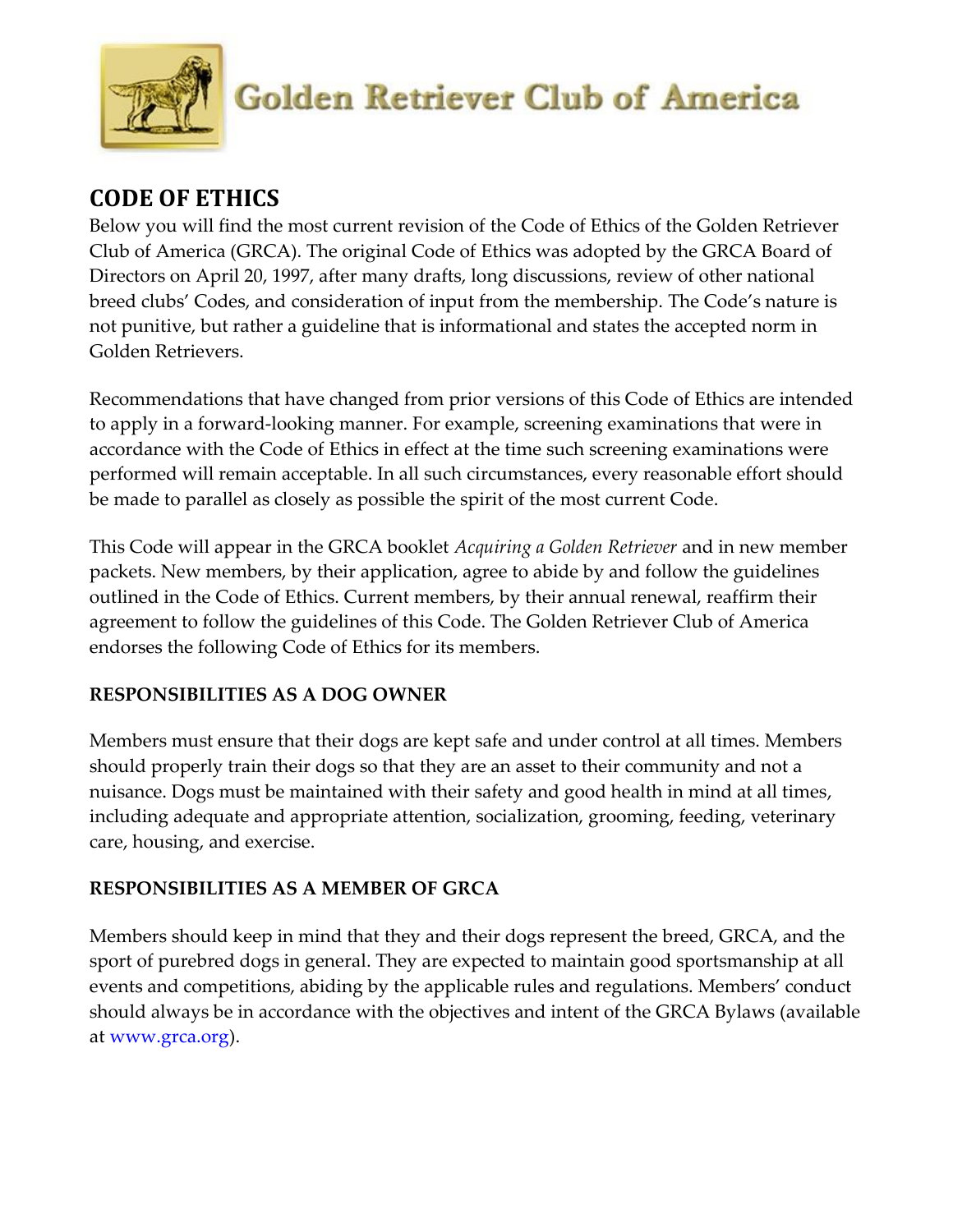Members are urged to accept the Golden Retriever Breed Standard as approved by the American Kennel Club (AKC), or the standard of the country in which they reside or exhibit, as the description of the ideal temperament and physical qualities by which the breed is to be judged. Members are also encouraged to take opportunities when available to educate the public about the breed and GRCA.

### **RESPONSIBILITIES AS A BREEDER**

#### **General Guidelines**

### **I. Overview**

GRCA members who breed Golden Retrievers are encouraged to maintain the purpose of the breed, and select breeding stock with the objectives of GRCA in mind; that is:

Recognizing that the Golden Retriever breed was developed as a useful gun dog, to encourage improvement by careful and selective breeding of Golden Retrievers that possess the appearance, structure, soundness, temperament, natural ability, and personality that are characterized in the standard of the breed, and to do all possible to advance and promote these qualities. *(Paraphrased from Article I, Section 2, of the GRCA Bylaws.)* 

## II. **Dealing with Others**

GRCA members are expected to demonstrate fairness and honesty – including full disclosure – in dealing with other owners and breeders, purchasers of dogs, and the general public. Owners of dogs involved in a breeding or sale should ensure that appropriate documentation is readily available to those concerned regarding results of screening examinations as recommended below. If any such examinations have not been done, this should be stated; and any major past or present health or temperament concerns should be disclosed.

#### III. **Responsibilities to the Dogs**

Members who breed should sell puppies, permit stud service, and/or lease dogs only to individuals who give satisfactory evidence that they will give proper care and attention to the dogs concerned, and who may be expected to act within the intent of the statements of this Code of Ethics. Members should not sell dogs at auction, or to brokers or commercial dealers. Breeders should understand that they may need to take back, or assist in finding a new home for, any dog they produce at any time in its life, if requested to do so.

#### IV. **Record keeping**

GRCA members are expected to follow AKC requirements for record keeping, identification of dogs, and registration procedures. They are encouraged to use clear, concise, written contracts to document the sale of dogs, use of stud dogs, and lease arrangements; including the use, when appropriate, of non-breeding agreements and/or Limited Registration.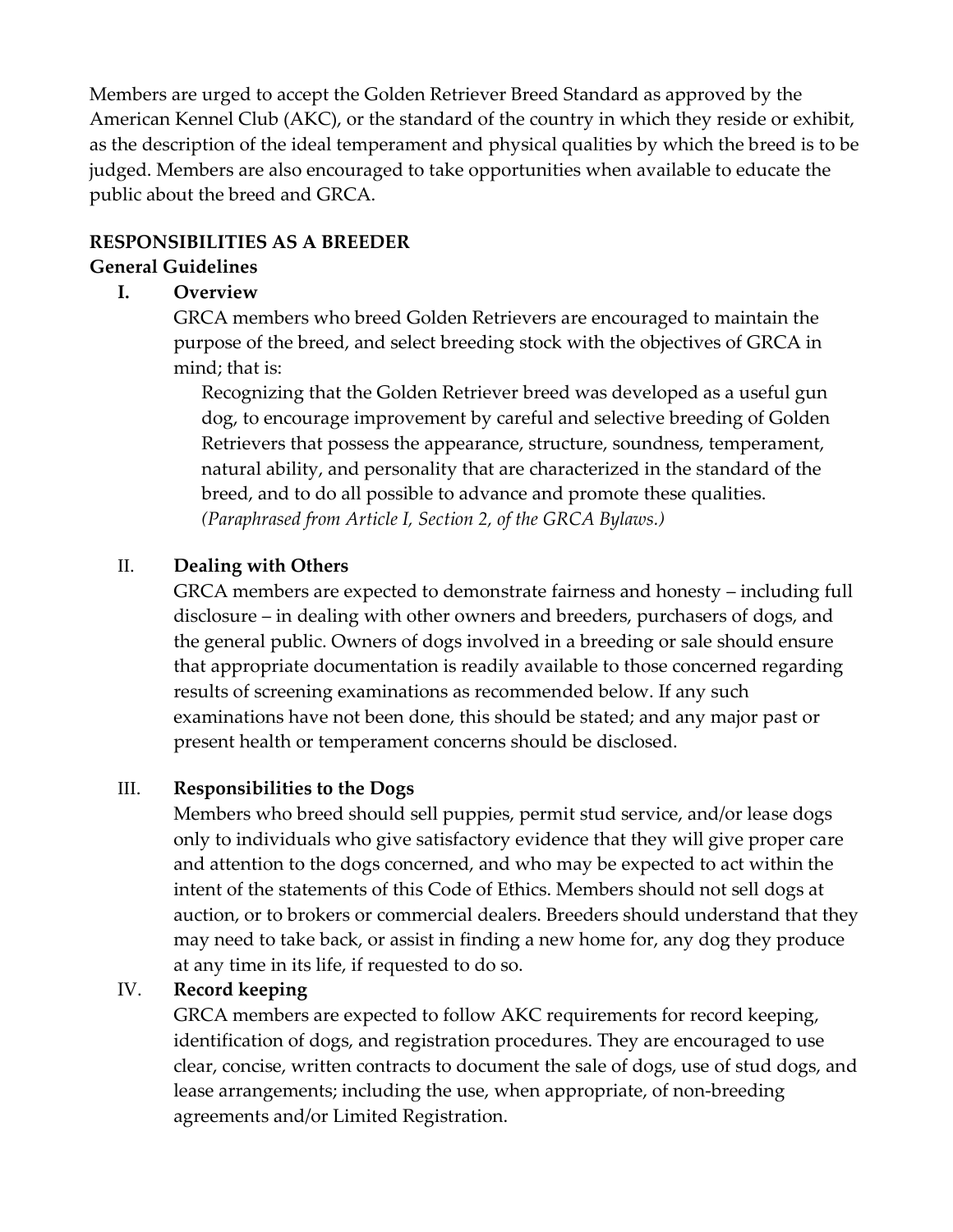## **Specific Guidelines**

## **I. Dogs selected for breeding should:**

- A. Be of temperament typical of the breed, i.e., stable, friendly, trainable, and willing to work. Temperament is of utmost importance to the breed and must never be neglected or altered from the Standard.
- B. Be of conformation typical of the breed.
- C. Be in overall good health, and be physically and mentally mature (which is generally not until two years of age).
- D. Possess examination reports and certifications as outlined below to evaluate and document status concerning recommended screening examinations; and these reports should be publicly available in an approved online database. Approved online databases include registries under management of veterinary professional associations; registries maintained by non‐profit organizations with veterinary staff or advisory boards; and university‐based registries under veterinary advisement. U.S. registries should be used for dogs residing in the U.S., unless previously evaluated (as in III below) prior to importation.
- E. Hip and elbow certifications from the Ontario Veterinary College (OVC) prior to its discontinuation in 2012 are acceptable for dogs residing in the U.S., providing the dog was 24 months of age or older at the time of the examination. Reports should be recorded in an approved online database as described above.
- F. Submission of abnormal information to the OFA online database is encouraged.

## **II. The following reports are acceptable for dogs residing in the U.S.:**

- A. Hips a report from the Orthopedic Foundation for Animals (OFA) or PennHIP at 24 months of age or older. Since PennHIP results are not automatically published, these results should be recorded in an approved online database as described above.
- B. Elbows a report from the OFA at 24 months of age or older.
- C. Hearts a report from a Diplomat of the American College of Veterinary Internal Medicine (Cardiology), at 12 months of age or older. Report should be recorded in an approved online database as described above.
- D. Eyes a report from a Diplomat of the American College of Veterinary Ophthalmology. Examinations should be done within 12 months prior to a breeding, and results should be recorded in an approved online database as described above.
	- 1. Dogs that produce offspring should continue to have ophthalmology examinations on a yearly basis for their lifetime, and if the findings permit recertification, the results should continue to be recorded in an approved online database.
	- 2. For frozen semen from deceased dogs, either an ophthalmology examination within 18 months of the date of death, or status that was in compliance with the Code of Ethics in effect at the time of the dog's death, will be considered current